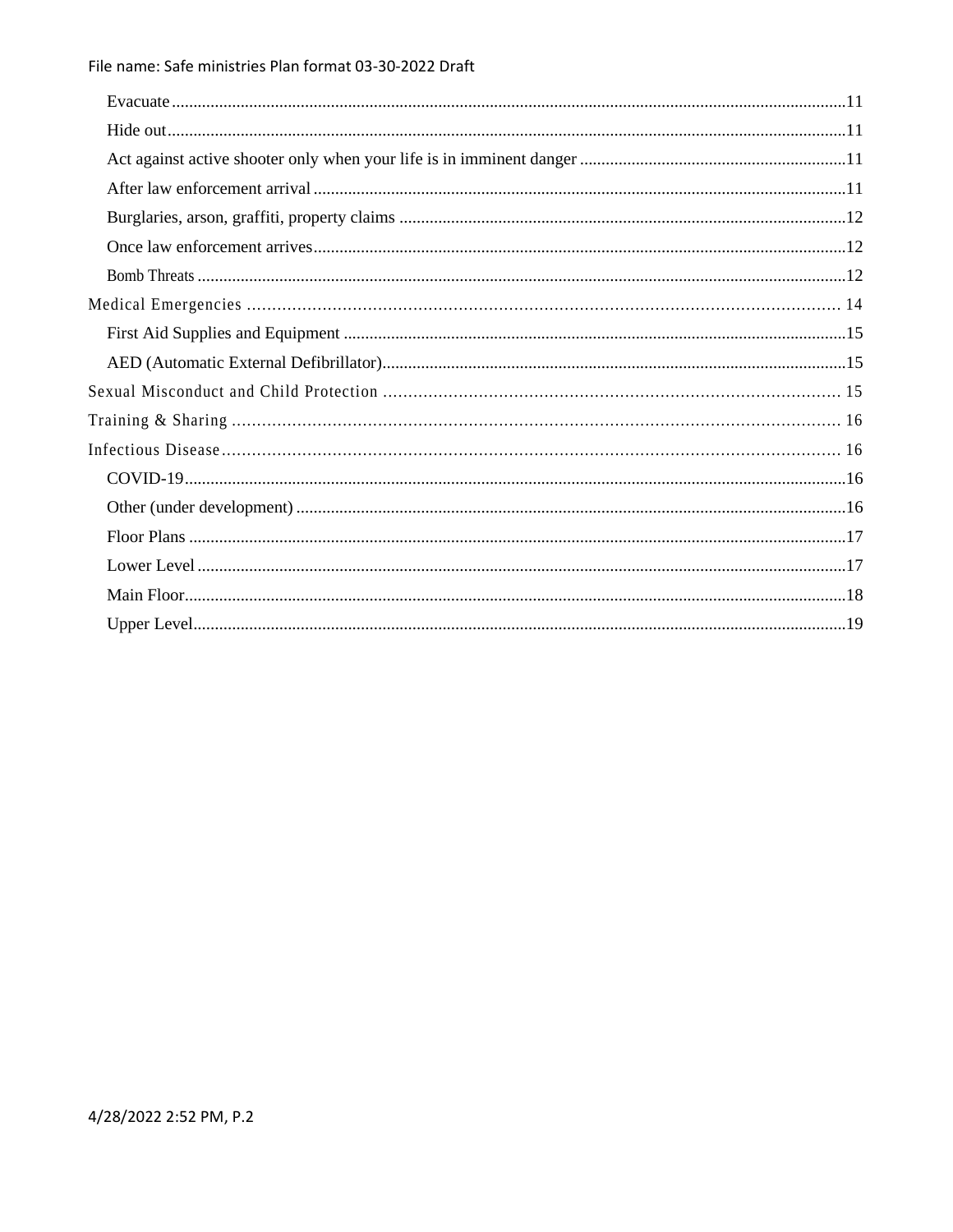# <span id="page-2-0"></span>Safe Ministries Policy

Purpose: To create a safe environment for the ministry of First Presbyterian Church, its staff, members, children, visitors, and facilities. Should an incident occur, staff and church leaders have a plan of action in place and are ready to follow safe procedures. Potential emergencies may arise from severe weather, accidents, violence, or infectious disease.

First Presbyterian Church of Cedar Falls takes safety seriously. Safety is about prevention, intentional hospitality, awareness of what is going on around you, and knowing what to do when an incident occurs.

The ministry of First Presbyterian Church of Cedar Falls has been a presence in downtown since 1855. We are a welcoming and inclusive faith community. Our arms reach out to the community in witness to our love of God and our commitment to be disciples of Christ. In these times when schools and public buildings are dealing with safety in a new way, so do we as a church need to find balance between safety and openness.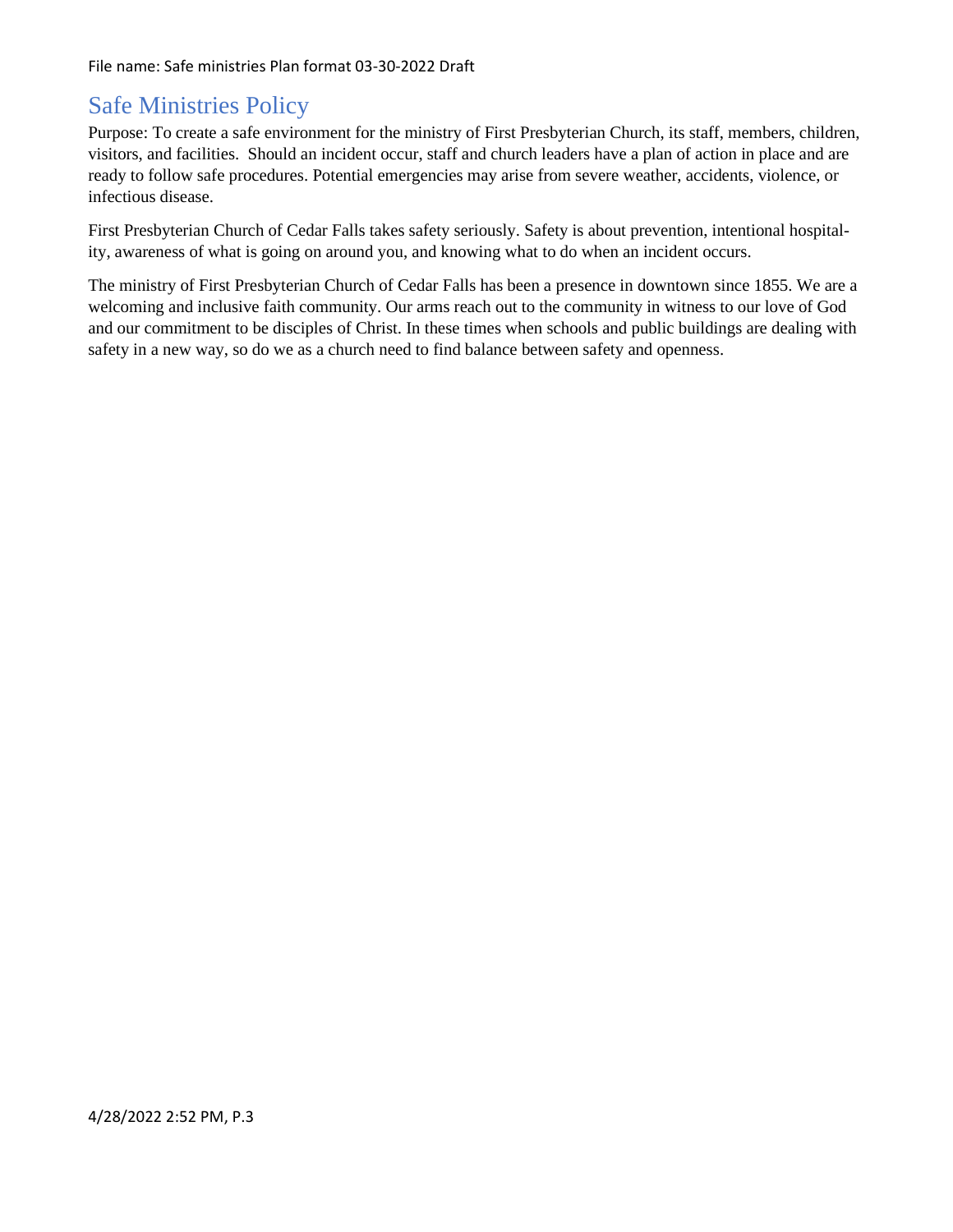## <span id="page-3-0"></span>Fire

## <span id="page-3-1"></span>Do Not Hesitate to Act (Fire Can Double in Size Every 30 Seconds)

- Call 911
- Leave the building immediately, when fire alarm sounds
- If you notice smoke and no alarm, pull fire alarm and leave now
- Tell others to leave and assist others if needed
- Check temperature of interior doors before opening if not hot proceed
- Drop to your hands and knees and crawl if caught in smoke
- Breathe through your nose and your shirt or jacket as filter
- STOP, DROP and ROLL if clothing or hair catches fire
- Follow planned routes or emergency exit signs
- Go outside to a safe assembly location and let others know you are okay
- Always follow emergency instructions and do not return until the "ALL CLEAR" has been given

## <span id="page-3-2"></span>If Your Exit Is Blocked

- Find another exit, if possible
- Don't break windows
- Place wet towels or clothing under door when unable to leave the room
- Notify others where you are

### <span id="page-3-3"></span>After A Fire

- Once the building is determined to be safe, then staff can enter and begin returning to normal functions
- Pastor and head of staff and Mennonite pastor address needs of the congregation
- All staff assist in returning operations to normal and clean-up
- Properties team assesses any damage and contact insurance company with assistance from the office administrator
- In the event the fire signal is a false alarm, a designated person will notify responders of the situation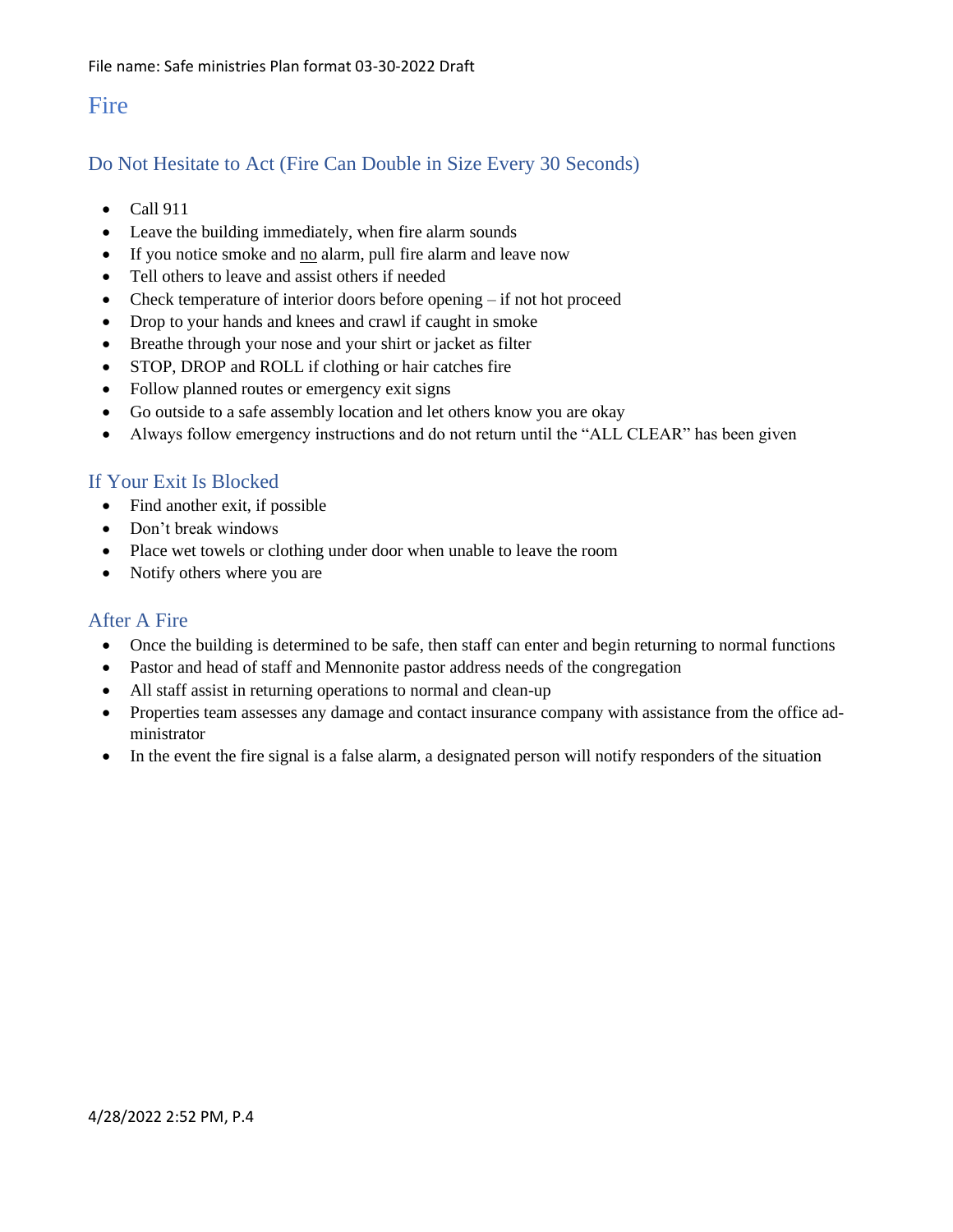# <span id="page-4-0"></span>Evacuation Routes

Evacuation routes are posted on church maps in classrooms and hallways. Consider alternative routes if routes are blocked.

- For those with disabilities, unable to use stairs, or elderly,
	- $\circ$  Shelter in the bathrooms on the level of the building where you are located notify someone of your location
	- o Or shelter in main hallway with doors to hallway from classrooms and offices closed and fire doors closed
- Follow posted fire plan per room
- Do not take the elevator unless told to do so by emergency personnel
- Do not go to your car or try to leave in your car until directed by emergency personnel
	- o Exiting traffic blocks firetrucks and other emergency vehicles from reaching the scene
- Cross the street to get away from the building and the fire emergency equipment and crews
	- o Watch for traffic and responding emergency vehicles
- Follow directions of emergency personnel directing evacuation

### <span id="page-4-1"></span>**Exits**

- Be prepared, take note of emergency exits when attending services or events indoors
- Check out your best escape plan
	- o Do you know where those doors with Exit signs lead?
	- o Do you know what lies on the other side of that door?
	- o Is the closest exit the best choice for you?
- To evacuate the building from wherever you are, go to the nearest exit that you can safely negotiate
- If you need assistance seek help
- If any of the routes below are blocked or unsafe take an alternate route

### <span id="page-4-2"></span>Routes vary by emergency

- Active shooter or violence
	- o Direct people to get out of building
	- o Scatter
	- o Shelter in safe place, if unable to evacuate safely
	- o Do not shelter near windows, doorways, hallways or stairways
	- o Do find shelter where cannot be seen and barricade door
- Fire
	- o Evacuate if possible
	- o Shelter in place if route is blocked
	- o Do not open/break windows unless instructed to do so
- Gas Leakage
	- o Follow nearby exit signs to the outdoors

### <span id="page-4-3"></span>Exiting the Sanctuary

- Route 1 Exit through the three large interiors doors in the back of the sanctuary leading to the narthex
	- o Turn west (left) down the steps to the front doors and out the doors toward Main Street
	- o Stay to the left side of the doorway and allow people exiting from downstairs to exit on the right side of the doorway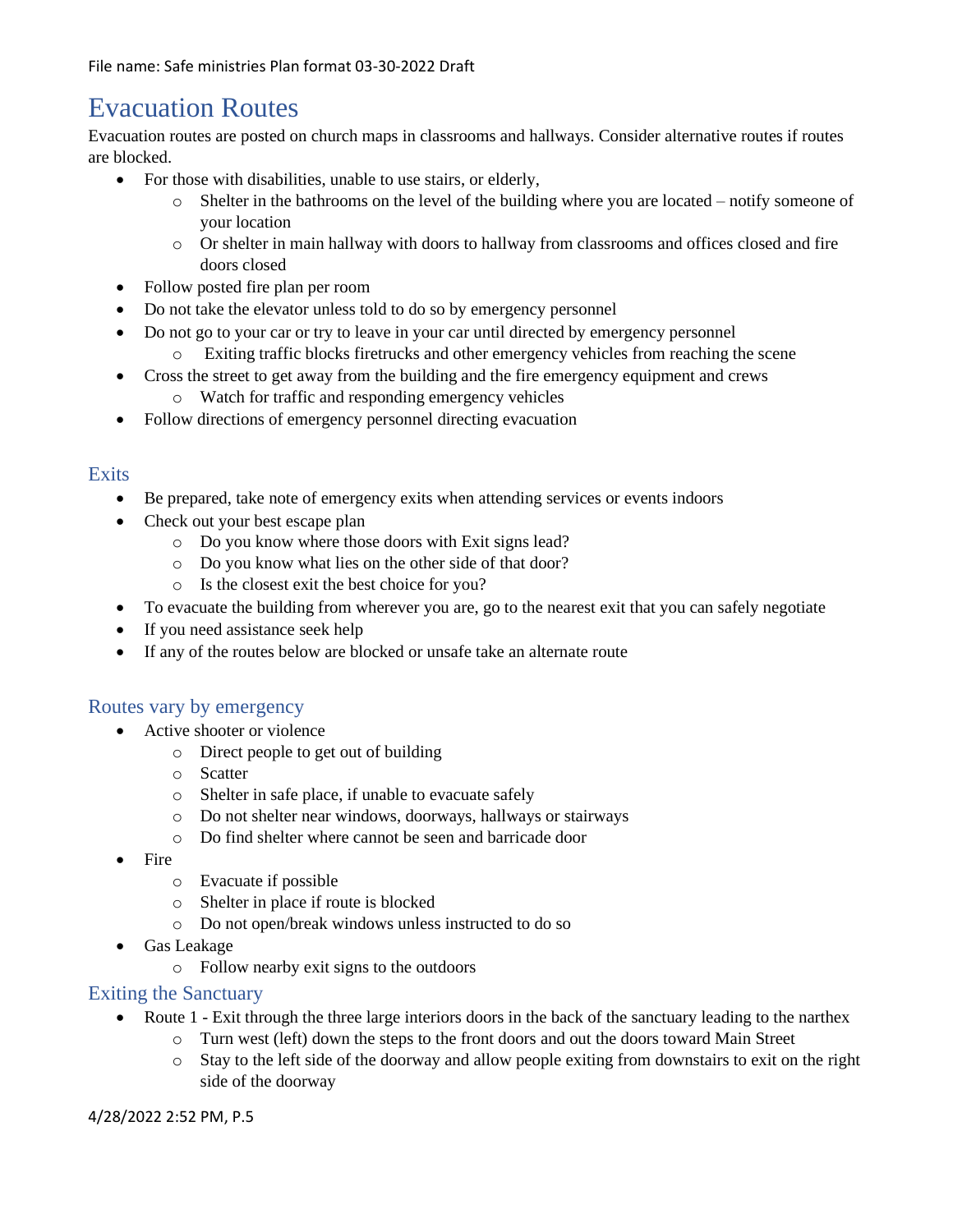- o Cross street at the intersection away from the building
- Route 2 Exit through the southeast door of the sanctuary
	- o Proceed down outside cement stairs to the south parking lot near the alley
	- o Cross the street away from the building
- Route 3 Exit the southwest door (by the choir loft). This exit leads to an interior stairway
	- o Take the first door on the right merging with evacuees coming up from the dining room
	- o Go outside and down the stairs to the south parking lot by Main Street
	- o Cross the street away from the building

### <span id="page-5-0"></span>Exiting Dining Room

- Route 1. Exit through the two doors on the north wall to the bottom of the stairway
	- o Proceed up the stairway and out the main front doors to Main Street merging with evacuees coming up from the dining room
	- o Cross the street at the intersection
- Route 2. Exit through the southwest door
	- o Note this exit leads to an interior stairway
	- o Take the first door on the left
	- o Merge with people coming down from the sanctuary
	- o Go outside and down the stairs to the south parking lot by Main Street
	- o Cross the street away from the building.

### <span id="page-5-1"></span>Exiting the main-level and lower-level hallways (nursery, classrooms, library, music room, & offices)

Exit to the north entrance( $9<sup>th</sup>$  Street) to the parking lot

- o Go to east to State Street
- o First Presbyterian staff and teachers will assist in the evacuation of children
- o Children will gather in the grassy area at the east end of the parking lot (church at 9th and State Streets) to await the arrival of parents or guardians
- o Children in activities other than in classrooms will be evacuated from the nearest exit to a safe location outside and away from the building
- o Parents should evacuate to a safe place from their location and meet children at the designated gathering place outside

## <span id="page-5-2"></span>Exiting Upper-Level Floor- Mennonite Church Room

- Route 1. Exit using the fire escape located outside on the east door of the building to the northeast parking lot - Cross the street away from the building.
- Route 2. Exit the inside door to the hallway, take stairway to the main level floor, turn left (north) and exit through the north door. Cross the street away from the building.

## <span id="page-5-3"></span>Tips for calling 911.

- State the nature of the emergency
- Give your location and specific location in the building
- Stay connected until the operator closes the call
- If you cannot speak, leave the phone open so help can find you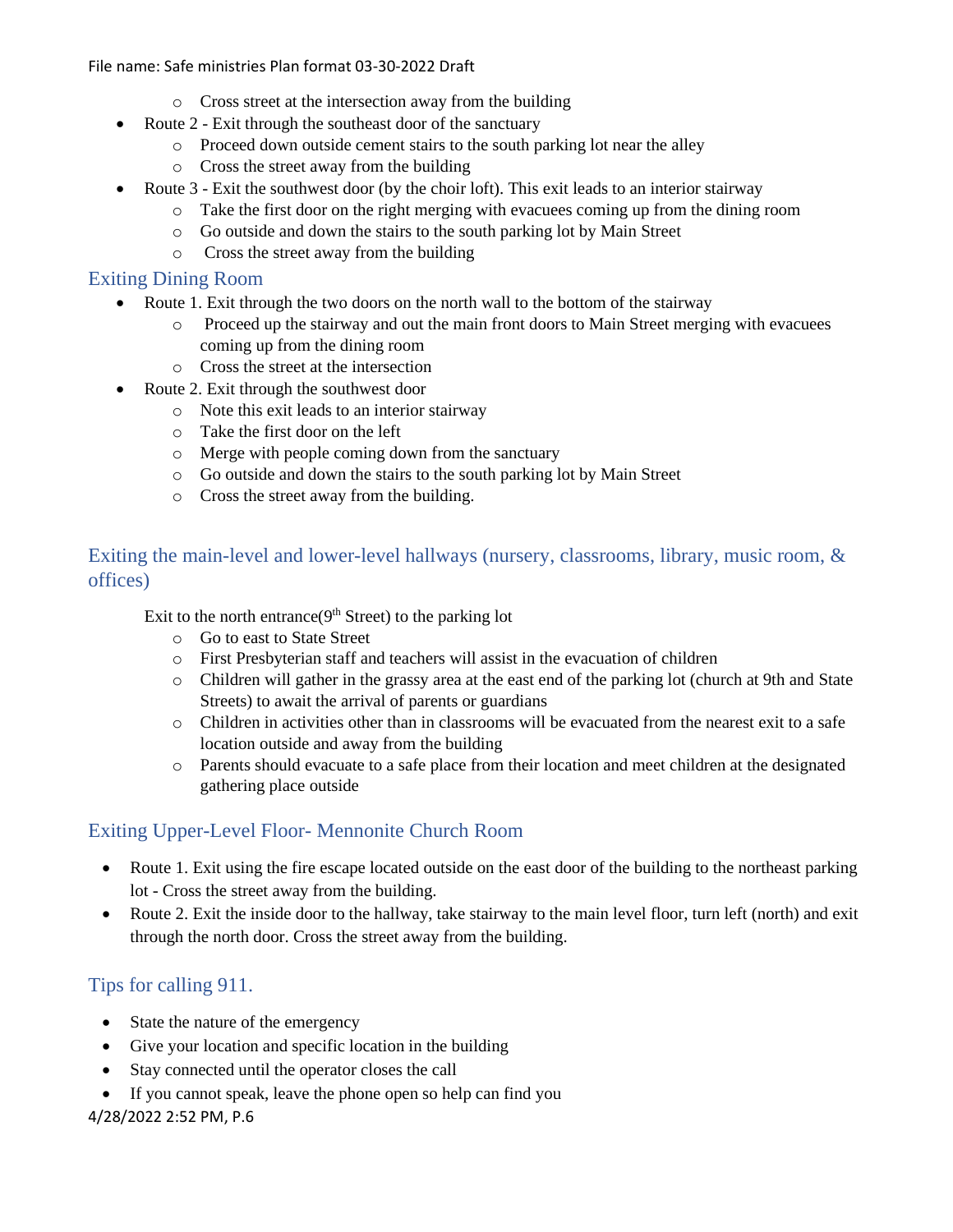# <span id="page-6-0"></span>Severe Weather: Tornado, Severe Thunderstorm, Shelter

In the case severe weather is possible in the area, the National Weather Service announces that there is a Watch or Warning over the Emergency Broadcast System with specific detail of the type of weather expected, the expected path and timing of the storm.

- A "*Watch*" indicates conditions are right for the development of a weather hazard. Watches provide advance notice to be prepared should a storm occur in your area.
- A "*Warning*" indicates a hazard is imminent or probability of occurrence is extremely high in the area, and you need to move to your pre-designated place of safety*.*

### <span id="page-6-1"></span>When a storm watch includes the church area

- An individual, hence referred to as the official "storm monitor" shall be designated to monitor the current status of weather from the weather service
- The pastor, children and youth leaders, and leaders of other events that are occurring in the building will review the weather sheltering procedures and location of the shelter areas with the participants
- If outdoors, move to an area where you can enter the building should a warning be announced
- In the meanwhile, resume activities as planned

### <span id="page-6-2"></span>When a storm warning has been issued or tornado spotted near the church area

- The designated "storm monitor" will alert all leaders in the building to move participants to the shelters following the shelter plan
	- o Interrupt the worship service and/or other activities in the building
	- o Quickly explain the situation and people to direct them to the nearest shelter area in the building
	- o Alert ushers to be prepared to direct people and find assistance for those with disabilities, walkers and wheelchairs to get to safety

### <span id="page-6-3"></span>Shelter

- Shelter in place
	- o Best place is away from windows and outside walls, stairways and elevators
- Ushers will direct you to designated storm shelters
	- o Kitchen (The roll-up doors above the kitchen serving counters should be closed)
	- o Pantry
	- o Custodian closet
	- o Downstairs rest rooms
	- o Dining room north wall away from the windows may be considered for large number of people
	- o Overflow area is the lower-level hallway with all hallway doors closed
- Do not use elevators in case of fire, storm or emergency (should electricity go off)
- Allow people from outside the building enter for shelter, direct them to an available location in the building
- Children participating in children & youth programming will be moved to the pantry area by teachers and staff
- Parents may find their way to the pantry area by way of the nearest shelter route in the building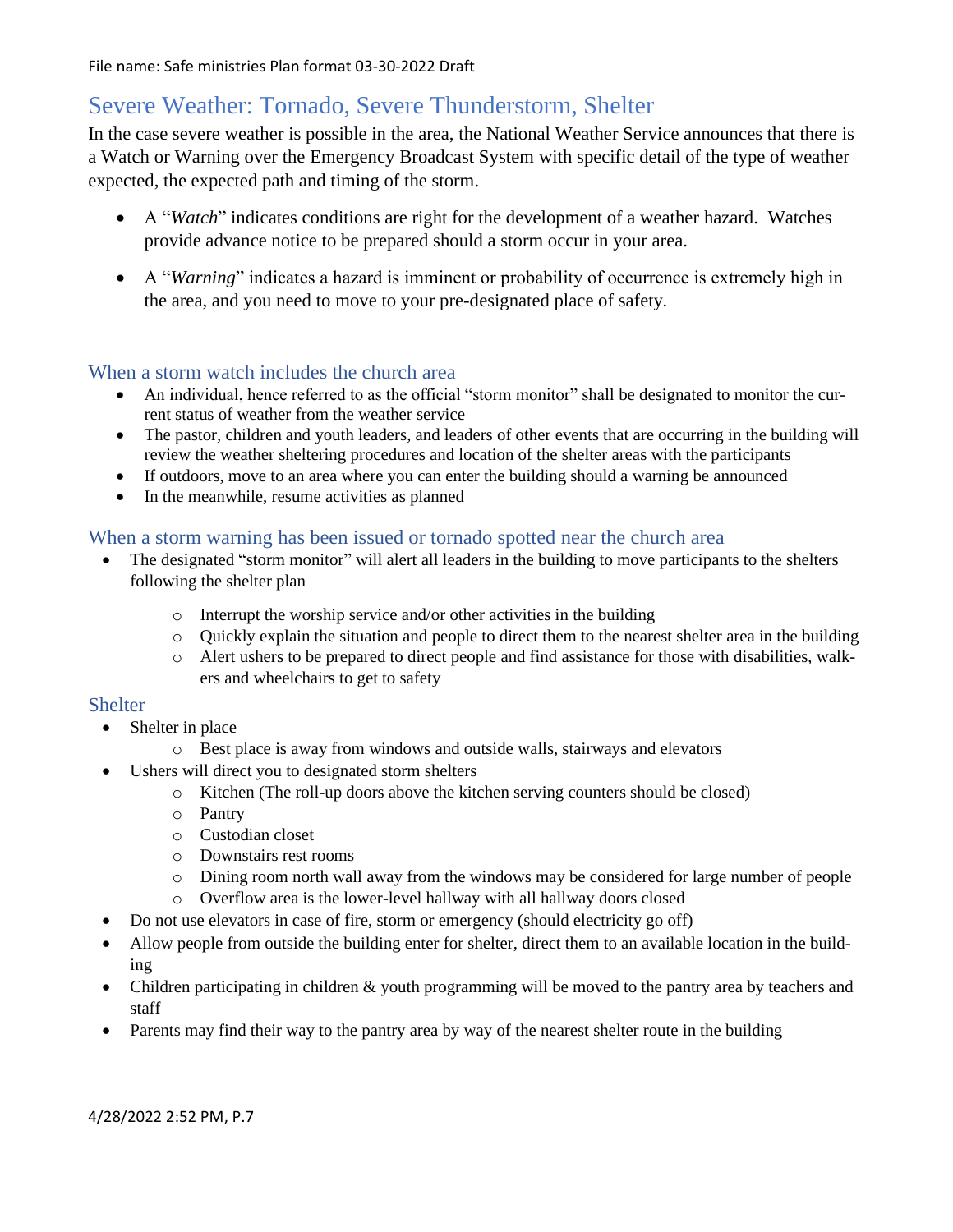### <span id="page-7-0"></span>Exit routes to shelter areas

- Route 1 from sanctuary: Proceed to the lower-level shelters by way of the southwest stairway near the Praise Band/Choir loft area -do not exit the building
- Route 2 from sanctuary: Move to lower shelters by exiting the back (north)of the sanctuary to the front Main Street entrance stairway and continue down to the lower level
- Route 3 from lower-level and main-level hallways: Turn south and proceed to shelter areas
- Exiting the upper floor
	- o Leave the upper floor via the inside stairway, closing the door behind you
	- o Proceed to the lower level where ushers will direct you to available shelters
- If a person with mobility issues is not able to move themselves down the stairs with assistance, main floor alternative locations are
	- o Restrooms off of the narthex
	- o Supply room in the church office
- All hallway doors on the lower-level should be closed when optional lower-level hallway is utilized
- People should remain sheltered until the national weather service has canceled the warning for Black Hawk County and the designated "Storm Monitor" gives the "all clear"

## <span id="page-7-1"></span>Snowstorms

### <span id="page-7-2"></span>Decision to cancel

• Decision to cancel church services, programs and events is made at the discretion of the pastor.

### <span id="page-7-3"></span>Cancellation notice will be sent to

- o KWWL
	- o Staff
- Information will be posted
	- o On the website
	- o Facebook
	- o Digital yard board
	- o Phone voicemail message
	- o If possible, an email blast will be sent to members
- Weekday activities are usually canceled due to weather if Cedar Falls Schools close due to inclement weather or if they cancel activities after school hours.
- It is recommended that participants in activities from outside groups, check with the organizer of the meeting before coming to the building if weather is a consideration.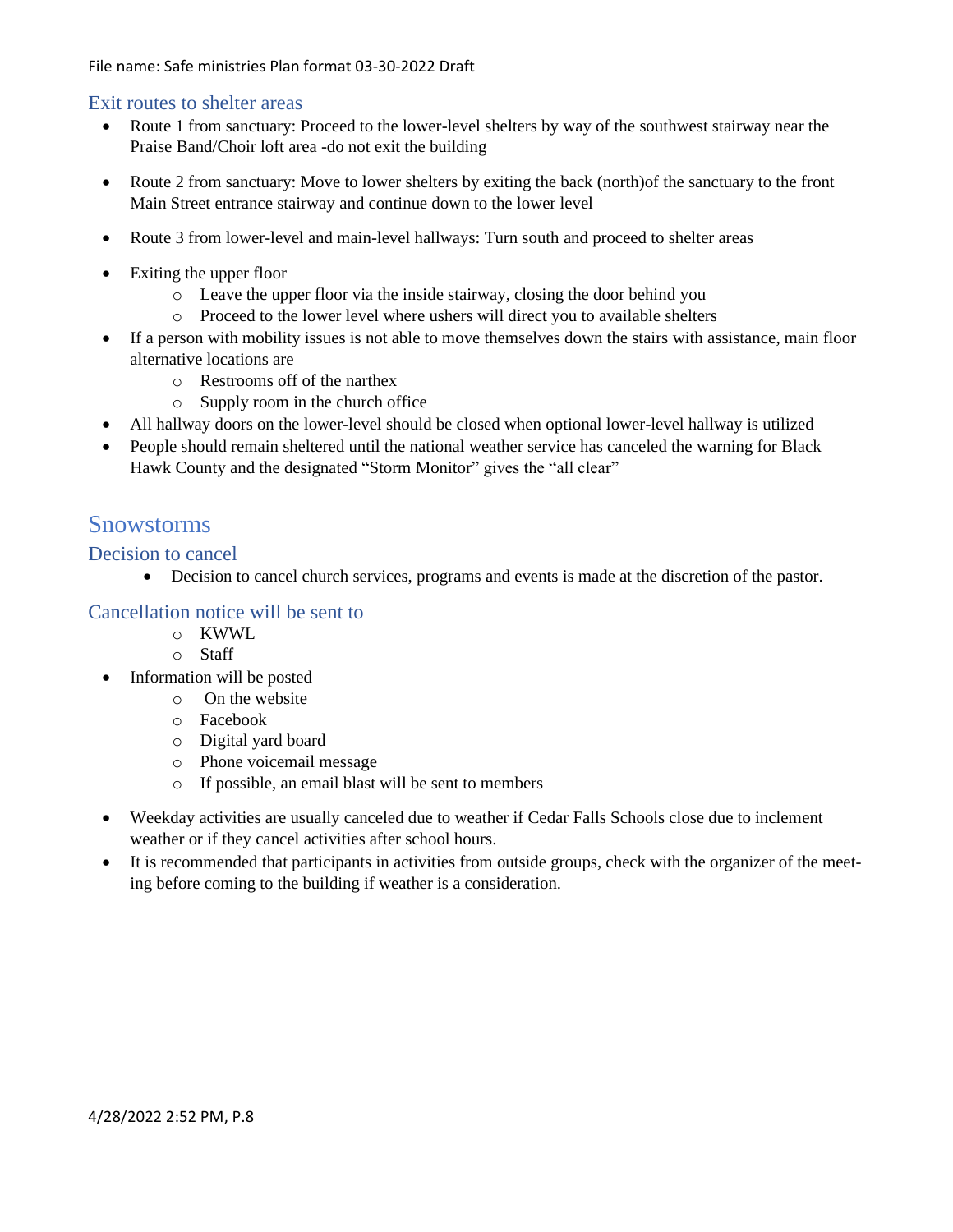# <span id="page-8-0"></span>Violence, Damage to Property, Suspicious Activity, Prevention and Theft

Take all threats of violence, damage, burglaries, arson, graffiti, other property crimes and suspicious activity seriously.

Report all the following to the pastors, First Presbyterian Church and Mennonite Church, and to law enforcement:

- Report ALL violence from any source regardless of credibility or source
- Report all incidents no matter how minor they may seem.
	- o There may be a pattern in the neighborhood and law enforcement needs information to be able to determine the scope of the activity
- Report persons who enter the church and make threats or behave in an unusual or disruptive manner
- Report before the situation escalates
	- o Law enforcement authorities have resources to assist people, or the person may already be known to them

Failure to report may be a liability to the church if we knew of behavior and failed to act.

### <span id="page-8-1"></span>Violence Prevention

Visibility increases our awareness of persons in the building allowing us to reach out to them as needed. Should suspicious behavior occur, staff or members can be more aware to take action to protect themselves as necessary. Surveillance cameras provide added security by increasing visibility should incidents occur.

Cameras are installed at the north entrance and upper and lower hallways of the building. A doorbell signal is heard in the office when the north door opens and views from the cameras are monitored in the church office.

### <span id="page-8-2"></span>Locks: Exterior doors

- Two main entrances are open on Sunday mornings, for special services and for special events open to the public: the front entrance off Main Street and the north entrance off the nineth street and the parking lot
	- o Both main doors are locked on Sunday mornings after church services are completed from both congregations
	- o People may leave but entrance is not possible without a key
	- o The arbitrary earliest time doors will be locked on Sunday morning is 11:40 am, subject to change as needs change
- All nonessential exterior doors are locked from the outside at all the times but do not lock from the inside: the southeast door and the southwest door.
- During the week the north entrance off the main parking lot is open during usual office hours and as needed for our ministry needs, the needs of the Mennonite Congregation, outside group utilization, and other approved events
- When all staff leave the building during normal business hours, the building is locked until they return
- Any group or church member opening the building for gatherings is responsible for locking the building when they leave

### <span id="page-8-3"></span>Locks: interior doors

- All office doors entering from the hallway will be locked when vacated by staff
- The two conference rooms off the dining room are locked unless in use
- The door to the media control room on the third floor is locked unless in use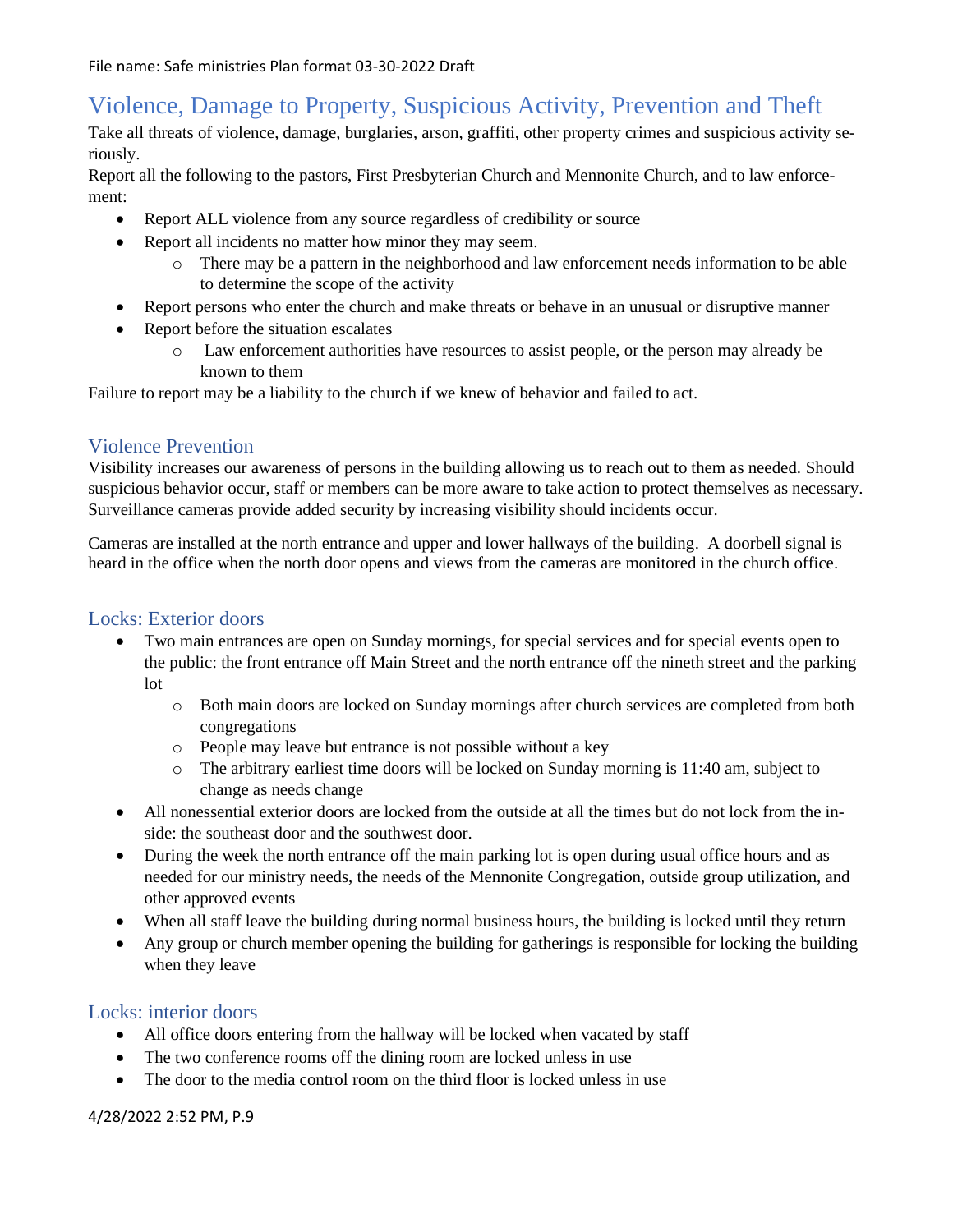- The doors to the elevator mechanical rooms are locked at all times
- The doors to the two closets by the north entrance door automatically lock when closed. A key is located high on the door frame and is primarily to keep children from accessing the closet

## <span id="page-9-0"></span>Suspicious activity

### All who see something, must say something

We are a welcoming inclusive church. It is our mission to help those in need. Weekly visits for assistance are frequent occurrences. Remain alert and aware to what is going on around you at all times.

- Be suspicious of strange or unusual individuals, situations and objects
	- o Report immediately, or as soon as it is safe to do so, to the pastor, office administrator or other church leaders - knowledge of suspicious activity raises awareness for all
- Greet people unknown to you and ask "what brings you here today?' Ask specific questions that are open ended
- Don't be presumptive in your questions
- Be friendly, welcoming and compassionate to their need
- Direct persons in need of assistance to pick up food donations as needed in the entryway or contact other local resources
- Suggest the hours they might return should you be alone in the building
- Direct them somewhere there is assistance available if necessary
- Most people seeking assistance will be amenable to redirection

Should the office be open, accompany the individual to the office

- Introduce them to the office staff
- Do not leave anyone alone with staff or pastor
- Have a backup individual on stand-by nearby should the individual become desperate
- We are always wanting to help, not punish, give direction or refer elsewhere for assistance
- Seek assistance from the Cedar Falls Police Department, they often may help give direction or find assistance for the individual
- Identify other sources of assistance: Love Inc, Food Bank, or call for assistance as individual requests if appropriate

### <span id="page-9-1"></span>**Theft**

- Theft is often a crime of opportunity
	- o Do not leave purses or wallets in plain view, keep them on you or in a locked desk or area at all times; never leave them unattended, even for a few moments
- Do not store cash at the church at any time
- Keep your area clear of any valuable personal or church property not in use and at the end of each day or event
- Secure property in locked desk, file cabinet or closet
- Ensure all portable computers, projectors and other items of value that can be easily carried away are secured when unattended
- Safeguard church keys the same way you would safeguard your home or car keys
- Ensure you park your car in a well-lit area (if it is daylight, park near light poles or other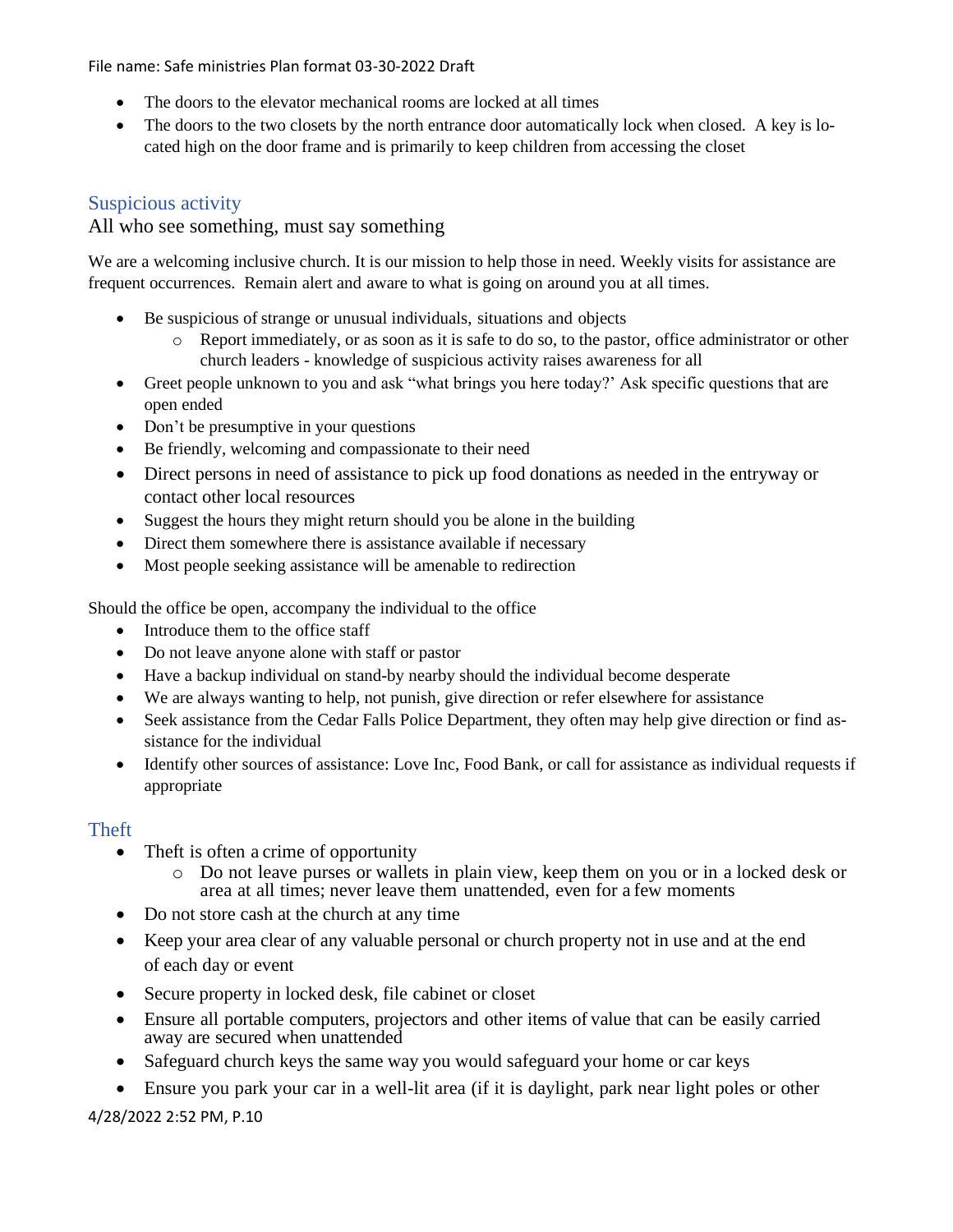sources of light) - especially in the winter months

- Survey the parking area for suspicious individuals or vehicles before exiting the building
- If you note something suspicious, trust your instincts and do not leave the building
- Walk to your car with another person if possible
- In case of an emergency or threat directed to anyone, call 911 if needed
- Lock the building if you are one of the last to leave

### <span id="page-10-0"></span>Assault, guns, active shooter

An active shooter is a person or persons who appear to be actively engaged in killing or attempting to kill people. In most cases active shooters use firearms and display a pattern or selection of their victims. In some cases they may use other weapons such as explosive devices. Generally the event is over in three minutes. Many active shooters are expecting to be killed by law enforcement.

Response to an Active Shooter

### <span id="page-10-1"></span>Evacuate

- Have an escape route and plan
- Evacuate regardless of whether others agree to follow
- Leave any personal belongings behind
- Run and scatter, seek shelter behind retaining walls, other buildings, brick walls, parked vehicles etc.
- Do not try to find your children until law enforcement tells you to -for your safety and theirs
- Children will be evacuated by and/or sheltered with staff
- Call 911 once you are safe and let law enforcement know you have children at the scene

### <span id="page-10-2"></span>Hide out

- Seek protection
- Lock and barricade all doors and windows
- Turn off all lights
- Close window blinds
- Take cover and direct others to take cover under desks, concrete walls or behind filing cabinets
- Silence cell phones and other sources of noise
- Call 911 if possible and stay on the line so dispatcher can listen to what is happening
- Keep everyone quiet

### <span id="page-10-3"></span>Act against active shooter only when your life is in imminent danger

- Distract, attempt to incapacitate shooter
- Act as aggressively as you can
- Throw items: books, chairs, clip boards, candle sticks, pots and pans, dishes
- YELL

### <span id="page-10-4"></span>After law enforcement arrival

- Officer's job is to stop the shooter
- Keep your hands empty, above your head, and visible at all times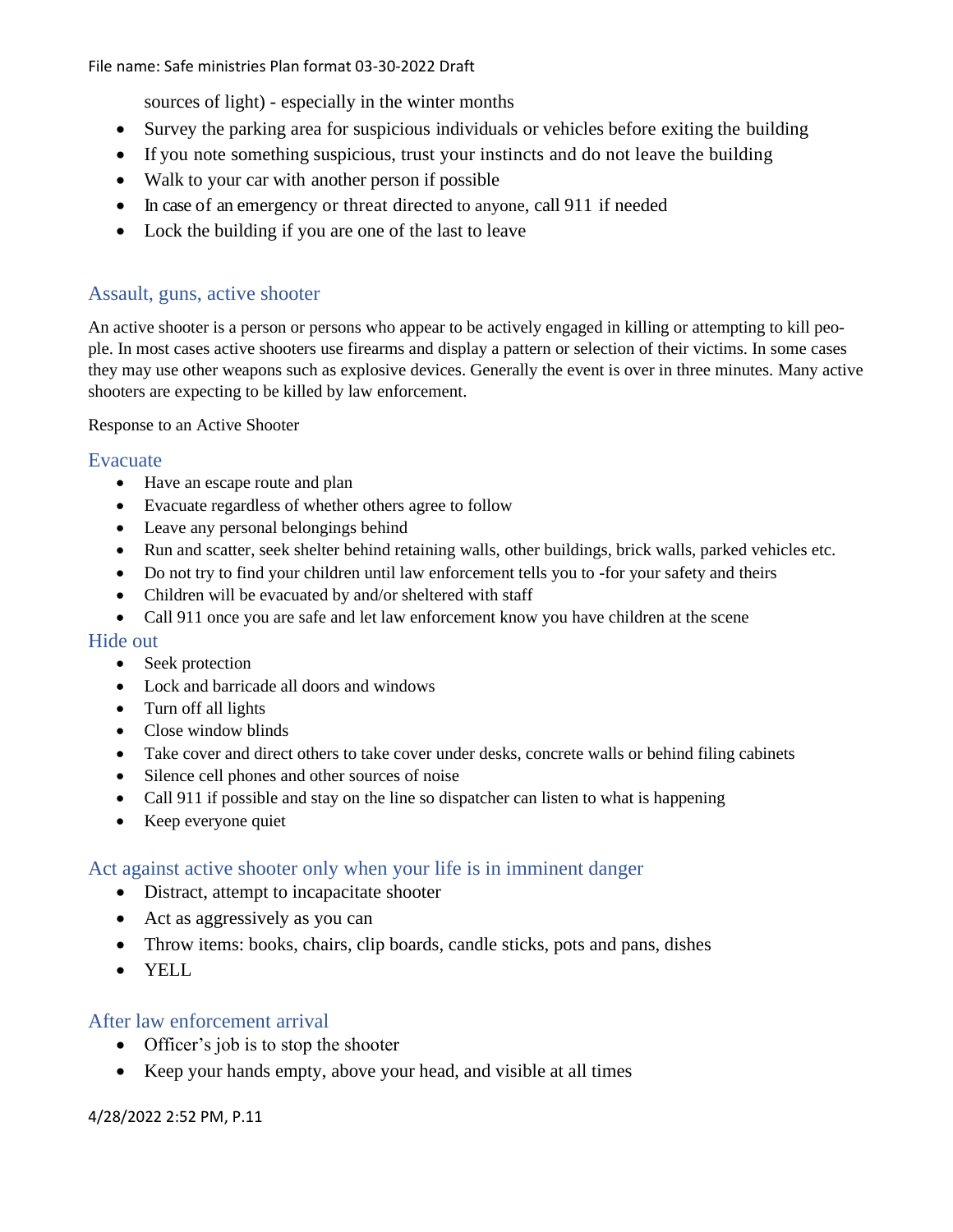- Do not interrupt their mission
- Stay quiet unless specifically spoken to
- Do exactly what the law enforcement officers say
	- o Usually, you are directed to leave in the direction from which they entered the premises
- Do NOT run toward the officers unless directed to do so
- Officers will NOT stop to aid the wounded
- Once you are in a safe place, do not leave the area until directed by law enforcement to do so
- Expect to be investigated and asked questions once the incident is over

If you encounter a potential active shooter in the building or outside

- Remain calm
- Do not to provoke the shooter
- Attempt to negotiate with the shooter only as a last resort
- If the shooter leaves the area, barricade the room or get to a safe location and call 911
- If possible, notify others in the building, to seek shelter and lock down
- If outside, stay outside and find adequate cover such as other buildings, brick walls, retaining walls, parked vehicles etc.

### <span id="page-11-0"></span>Burglaries, arson, graffiti, property claims

- Notify law enforcement of any suspected burglaries, arson or graffiti
- Do not disturb the scene until told to do so by law enforcement
- Take pictures of the scene for insurance purposes
- Notify the office administrator to submit any insurance claims

### <span id="page-11-1"></span>Once law enforcement arrives

- The property becomes a crime scene, do not disturb what you do not have to. Do not clean up until told
- Law enforcement will take control of the scene
- Their role is to neutralize the threat
- Keep your hands visible and empty
- Follow their directions
- They want to know the when, where, who and what
- They take over rescue of victims

### <span id="page-11-2"></span>Bomb Threats

ALL bomb threats must be taken seriously until they are assessed.

Notify the pastor and head of staff, Mennonite pastor and office administrator immediately upon receipt

Responding to a telephone bomb threat:

Use the Incident Report Form to document the event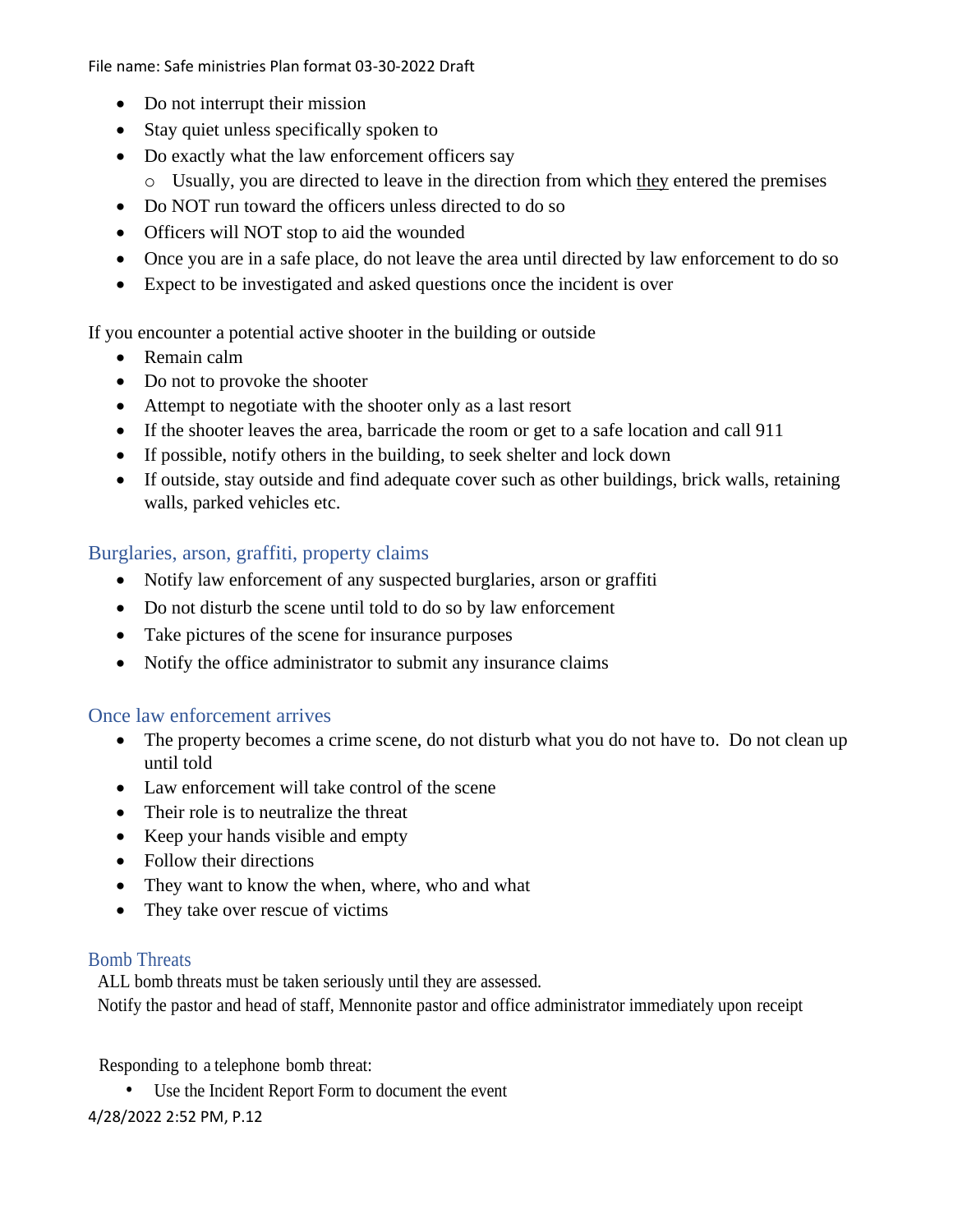- Call 911 to notify law enforcement
- Consult with first responders on credibility of the threat

Responding to a written bomb threat:

- Save the threat document and all of the materials associated with the threat, including any envelopes,containers, samples of handwriting or typewriting, paper and postal marks
- Handle these items as little as possible
- If possible, place all items in an envelope or box to protect them

If the threat is determined to be credible:

Scan office or designated areas for suspicious items

- **DO NOT** touch any suspicious devices, packages, etc. If a device is located, it should be pointed out to emergency responders
- Limit the use of cellular phones, radios or fire alarm system
- Determine if evacuation should be initiated

If an evacuation is initiated:

- Notify all occupants of need to evacuate
- **DO NOT** use cell phones, radios or fire alarm system because of risk of activating a device
- Ensure evacuation routes and area(s) are clear of suspicious items

\*\* When responding to a bomb threat, law enforcement and first responders generally will not search a building unless requested.

### Suspicious Packages

Characteristics of a suspicious package or letter include excessive postage or excessive weight; misspellings of common words; oily stains, discolorations, or odor; no return address or a city or state postmark that does not match the return address; or a package that is not anticipated by someone in the building or is not sent by a known vendor.

If you receive a suspicious package or letter by mail or delivery service

- DO NOT OPEN package or letter
- Notify pastor and head of staff, Mennonite pastor and office administrator
- $\bullet$  Call 911
- Limit access to the area where the suspicious letter or package is located to minimize the number of people whomight directly handle it
- Preserve evidence for law enforcement

If a letter/package contains a written threat but no suspicious substance

• Notify pastor and head of staff, Mennonite pastor and office administrator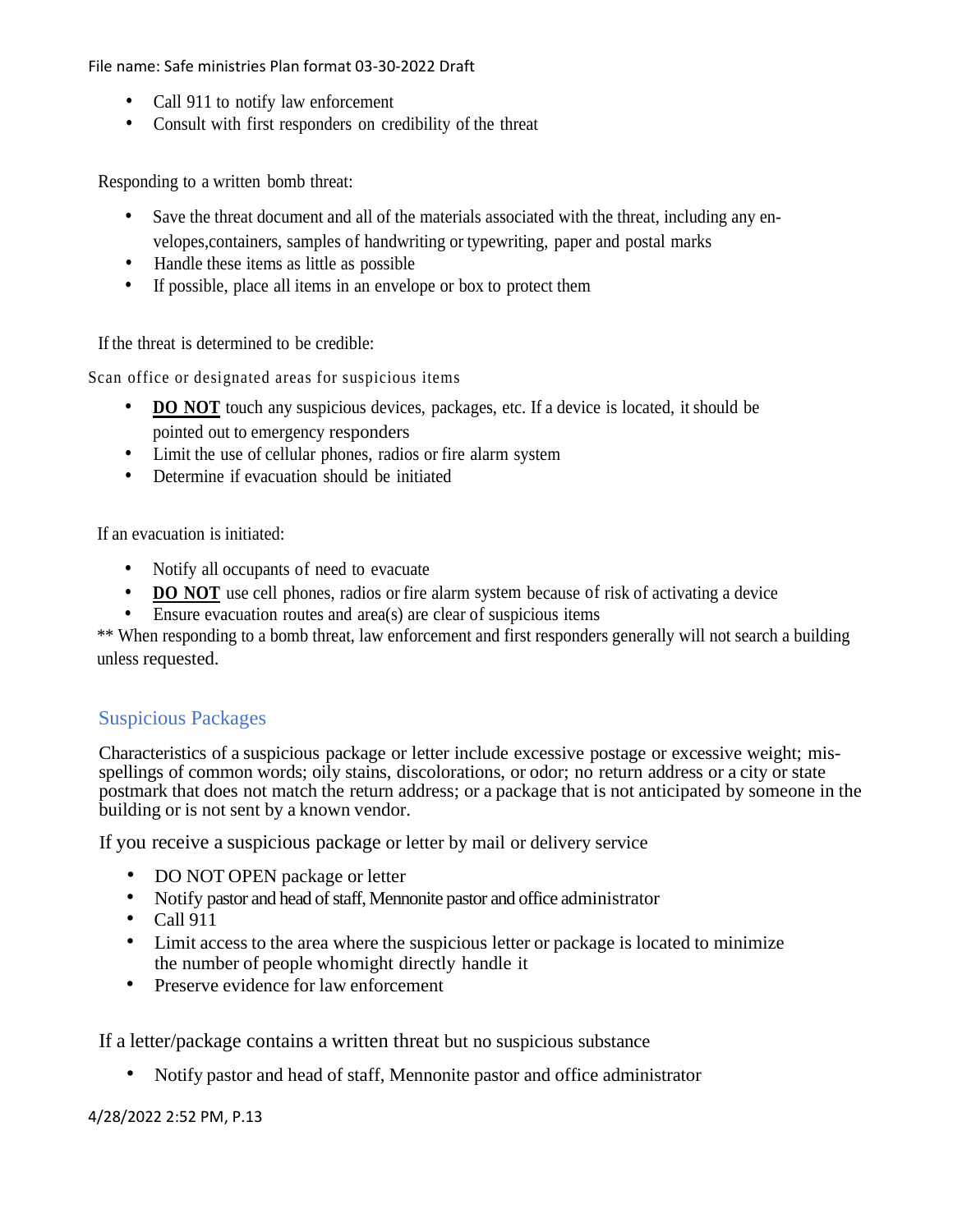- Call 911
- Limit access to the area in which the letter or package was opened to minimize the number of people who mightdirectly handle it
- Preserve evidence for law enforcement

If a letter or package is opened and contains a suspicious substance:

- Notify pastor and head of staff , Mennonite pastor and office administrator
- Call 911
- Limit access to the area in which the letter or package was opened to minimize the number of people who mightdirectly handle it
- Isolate the people who have been exposed to the substance to prevent or minimize contamination
- Turn the letter or package over to law enforcement
- Complete Incident Report Form
- Consult with emergency officials to determine:
	- o Need for decontamination of the area and the people exposed to the substance
	- o Need for evacuation or shelter-in-place

# <span id="page-13-0"></span>Medical Emergencies

Medical emergencies can happen from accidents or medical conditions. The role of staff and members in the church in a medical emergency is to provide care to the victim until first responders arrive. No-one should provide any first aid beyond their training. Often the person experiencing the emergency does not acknowledge or denies the situation is serious.

If in doubt, take immediate action

- Survey the scene for additional hazards and ensure it is safe to render aid
- DO NOT move the victim(s), especially if you suspect a head or neck injury, unless safety is a concern
- Check victim for medical alert bracelet or necklace
- Call 911 and give
	- o Name
	- o Phone Number
	- o Address
	- o Description of the problem and patient
- Send someone to meet emergency personnel and take them to the emergency site
- Comfort the victim and reassure them that medical attention is on the way
- Assist emergency personnel with pertinent information about the incident
- Remain with the victim until trained help arrives
- Fill out an injury report when necessary
- Report incident to the pastor or minister of administration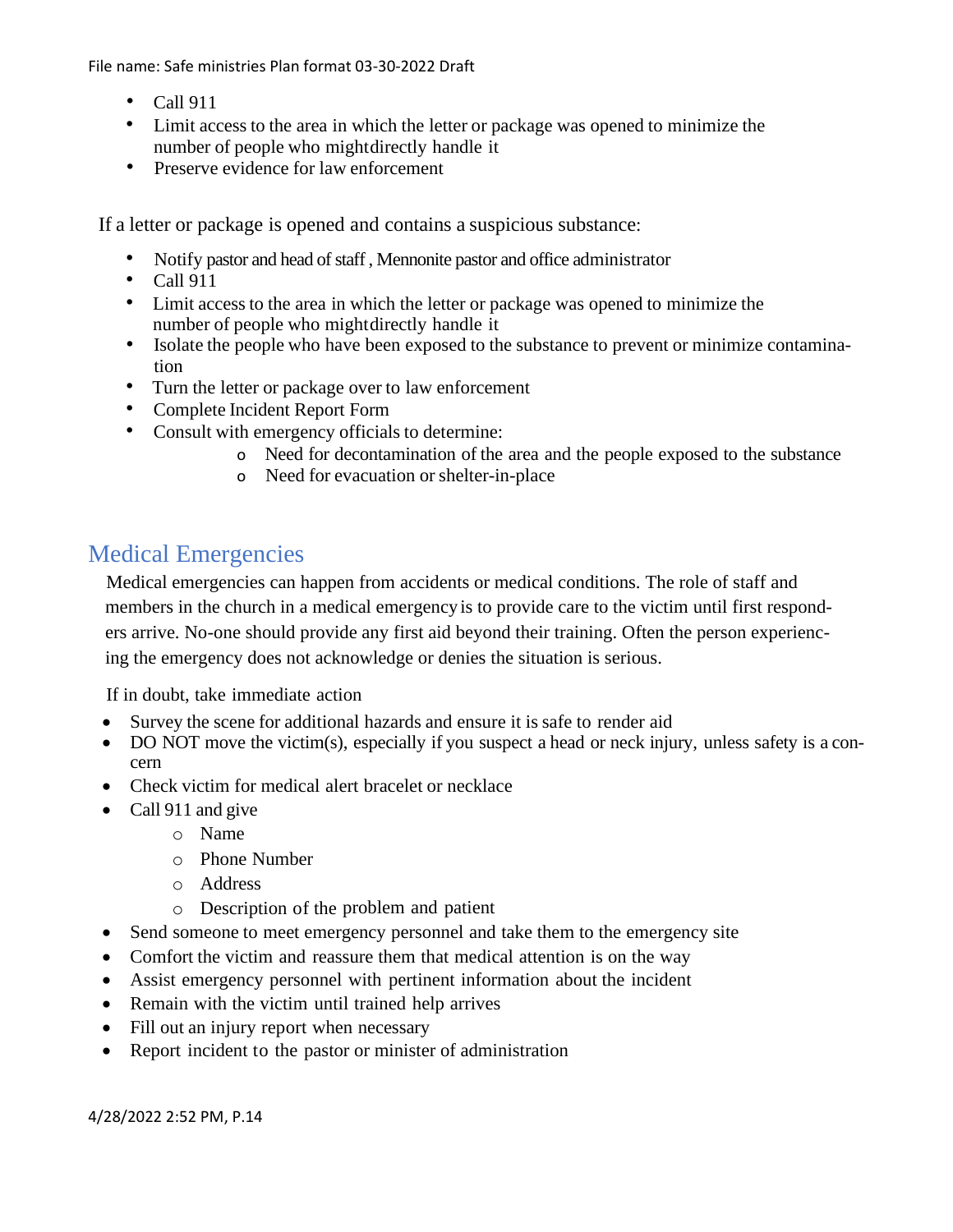• Staff , ministerial, salaried or volunteer, who work with children shall be certified in First Aid and CPR

## <span id="page-14-0"></span>First Aid Supplies and Equipment

- First Aid Kits are available in:
	- o Head office
	- o Narthex by the sink
	- o Children Youth and Families room off the dining room in the lower level
	- o Pantry near the custodian's closet
	- o Kitchen
	- o It is the responsibility of Children Youth and Family staff to maintain the First Aid Kits

### <span id="page-14-1"></span>AED (Automatic External Defibrillator)

Located on the wall by northwest sanctuary entrance

Use for unresponsive victim:

- o Call 911
- o Assess victim for unresponsiveness, pulse and breathing
- o Call out for help
- o Remove Automatic External Defibrillator from the wall box (loud alarm will sound)
- o Begin CPR if necessary use face-shield for breathing
- o Attach defibrillator paddles
- o Follow steps 1,2 and 3
- o "I" button is for information
- o Instructions on AED use is in the bag and the machine gives verbal instructions for use in real time
- o Once emergency personnel arrives they resume care of the victim
- o Replace any used supplies and return the AED to the cabinet &heck battery light is on
- Care for AED
	- o Check batteries at least monthly & sign check list inside cabinet door-Battery light should be lit and is seen through the window box
	- o Uses HeartStart FRx 4-year batteries Item #M5070A (lithium manganese dioxide)
	- o Store a spare battery in cabinet with AED
	- o Properties committee maintains the batteries and replaces as needed

# <span id="page-14-2"></span>Sexual Misconduct and Child Protection

• Sexual Misconduct Policy and Procedures and Child Protection Policy are available as separate documents in this manual as specified in the Table of Contents for the Session Policy and Operations Manual. (cross-match)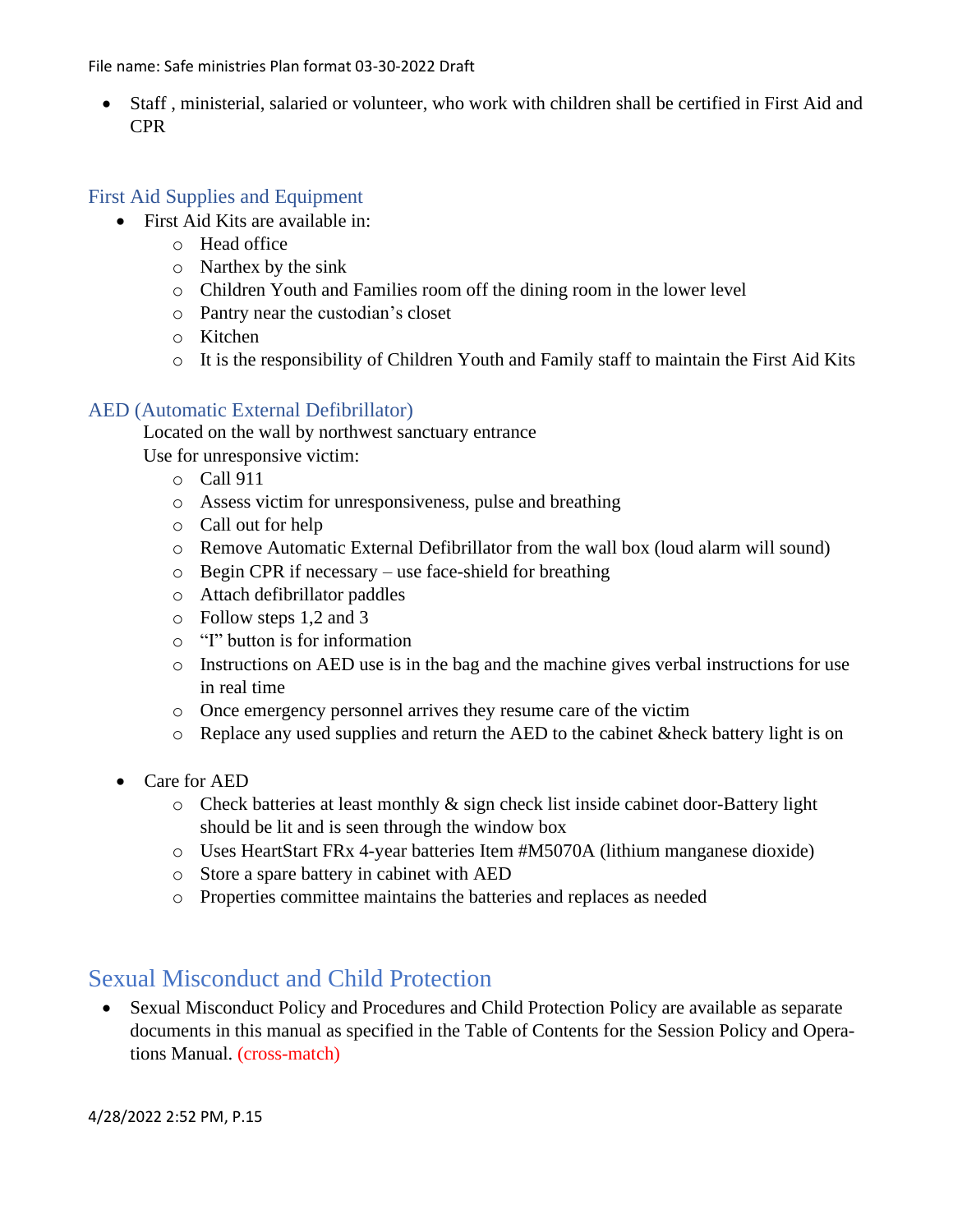# <span id="page-15-0"></span>Training & Sharing

- All staff, session, deacons, and leaders will review the *Safe Ministry Plan* annually
- Copies of the plan are maintained online and, in the Policy, *and Operations Manual* in the office
- Additional copies will be maintained in the kitchen and with usher materials
- Review plans annually with session
- Provide a copy of the evacuation plan and floor plan to law enforcement
- Give copy to pastor to keep at home should they need to assist while off site or the church facility is not accessible
- The *Safe Ministry Plan* will be revised by the Corporate Ministry Team and approved by session.

## <span id="page-15-2"></span><span id="page-15-1"></span>Infectious Disease COVID-19 Guidelines (Repository)

<span id="page-15-3"></span>Other (under development)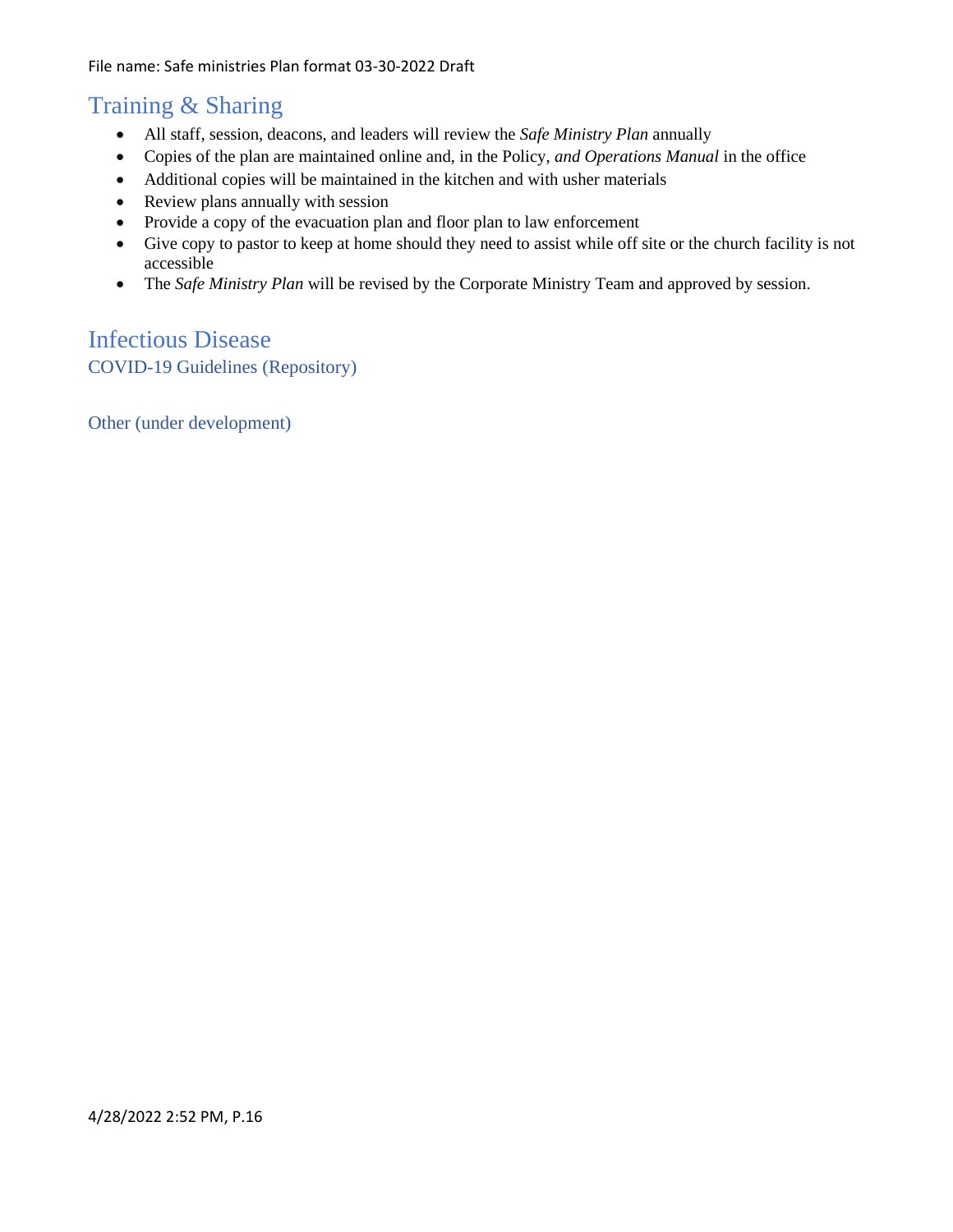<span id="page-16-1"></span><span id="page-16-0"></span>Floor Plans Lower Level

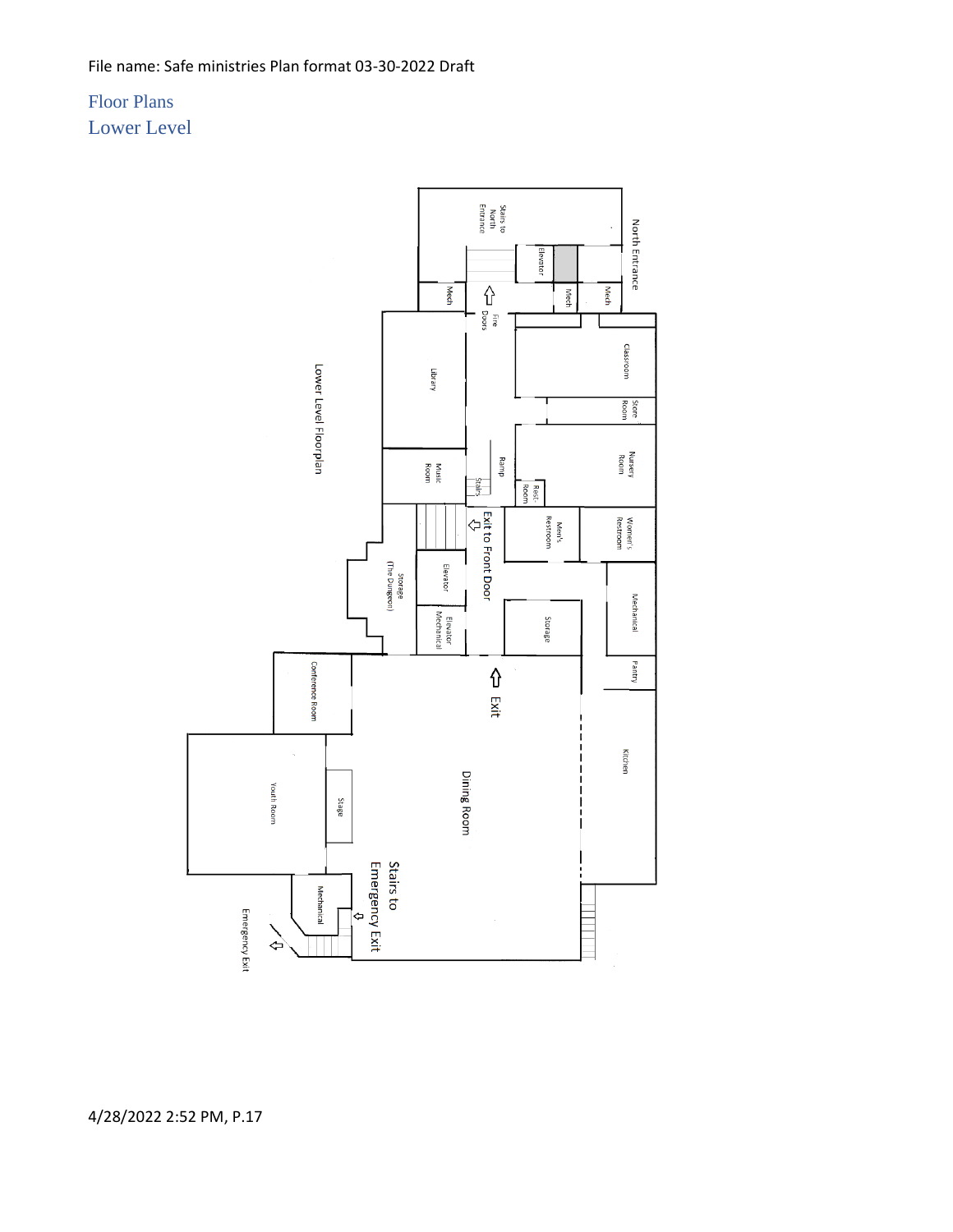## <span id="page-17-0"></span>Main Floor